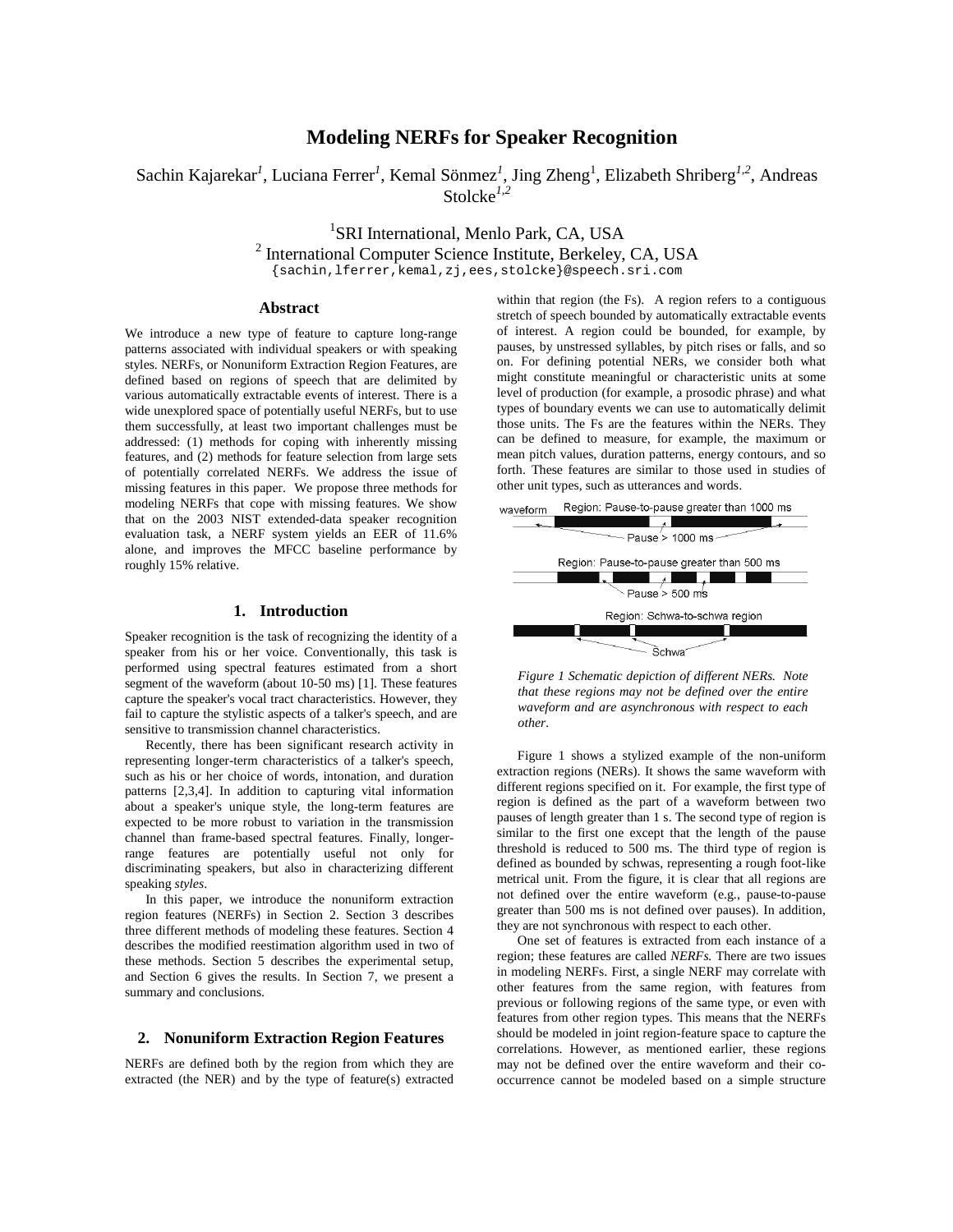like a hidden Markov model (HMM) or time-frequency multiresolution tiling. The second issue is that some of the NERFs may not be defined in some instances of the region. For example, if a certain region does not contain any voiced frames, then pitch features will be undefined for that region.

Both these issues can be addressed using more flexible structures like graphical models (GMs). This requires significant development, which is being pursued in parallel. In this paper, we describe three ways of modeling these features by using Gaussian mixture models. These models are developed for a single NER, pause-to-pause greater than 500 ms.

## **3. Modeling Approaches**

As mentioned before, potentially useful NERFs may be inherently undefined in some speech intervals. Note that the issue of an "undefined" feature is different from a "missing" feature. A "missing" feature can be estimated from other features but an "undefined" feature cannot be. It leads to a sequence of NERF vectors that do not have all the elements defined at all times, and makes the use of conventional models, like GMM, difficult. In this section, we describe some of our efforts to address this issue. Specifically, we propose three methods, all based on the use of GMMs but treating the problem of the missing features in different ways.

### **Method 1: Independent Modeling of Undefined Feature Combinations**

In this method we independently model each set of feature vectors where the same feature components are undefined. For this, we first label feature vectors based on whether or not an element is present. For example, the label for a vector [0.9 X 1.7] will be 1-X-1 because the first and third features are defined but the second one is not. Similarly, the label for a vector [X X 2.3] will be X-X-1. The data for each label is modeled independently using a GMM. These models are adapted independently to estimate a speaker model. During verification, the models corresponding to the label for each feature vector are used to score the test utterance. The final score for the test utterance is simply the sum of the individual scores normalized by the number of vectors used. The training and evaluation procedures are similar to those used for the cepstral system (see Section 4.2) except that all the GMM parameters are adapted during speaker-model training.

This method is the easiest to implement, but it is effective only under the assumption that the few frequent labels represent most of the data. If a large portion of data has infrequent labels, then it is not efficient to model the corresponding data independently. Methods described next overcome this problem by using a single model for all the feature vectors.

#### **Method 2: Bootstrapped GMM with Undefined Features**

In this approach, we model all feature vectors, irrespective of their labels, using a single GMM in a framework that can handle vectors with undefined features. The probability computation and reestimation steps of conventional expectation maximization (EM) training of GMMs are modified to include this *a priori* probability when a feature is not defined. The high-level algorithm is described as follows:

- 1. Bootstrap a GMM using the feature vectors with all defined elements.
- 2. Reestimate the GMM parameters using all the data, including vectors with undefined elements.
- 3. Adapt target models using all data.
- 4. Perform verification using all data.

The reestimation (Step 2), using vectors with undefined elements, is described in detail in the next section. This method assumes that there is sufficient data with all defined elements to train the boot model. The method described next addresses this limitation.

### **Method 3: GMM Directly Trained with Undefined Features**

This is modification of Method 2, where we eliminate the need to obtain a bootstrap GMM. This method does not require any preprocessing of data to compute labels. The high-level algorithm is described as follows:

- 1. Estimate single Gaussian model using the whole data, including vectors with undefined elements.
- 2. Split the Gaussian to create twice the number of Gaussians.
- 3. Reestimate the Gaussians using all data.
- 4. If the number of Gaussians is less than the desired number of Gaussians then go to Step 2.

The estimation (Step 1) and reestimation (Step 3) processes using vectors with undefined elements are described in detail in the next section.

# **4. Estimating GMM Using Undefined Features**

To estimate a GMM using undefined features, we modified two steps. First, the step where the probability of the vector with respect to the model is computed. An EM derivation using this modified probability equation gave the second modification in the reestimation equations. We describe the modified probability estimation first, followed by the model reestimation.

The probability of a feature vector with undefined elements, modeled using a GMM, is estimated as follows,

$$
p_i(\bar{x}_t) = \prod_{k=1}^N \left\{ \left( \frac{1}{\sigma_i^k \sqrt{2\pi}} e^{-\frac{1}{2} \left( \frac{x_i^k - m_i^k}{\sigma_i^k} \right)^2} \right) P(i,k), \quad x_i^k \text{ is defined} \quad (1)
$$
  
1- P(i,k), otherwise,

where  $\overline{x}_t$  is a feature vector at time *t* and *i* is the Gaussian index. Since the data is modeled using diagonal covariances, the probability computation is interpreted as a product of *k* per-element probabilities. If the element is defined then the probability is the likelihood (term in []) multiplied by the prior  $(P(i,k))$  that the feature is defined for the Gaussian. Otherwise the probability is the prior that the feature is undefined for the Gaussian  $(1 - P(i, k))$ . The new model has four parameters (*w,* µ, σ, *P*). If we maximize the probability of the data computed using the above equation then the modified EM equations are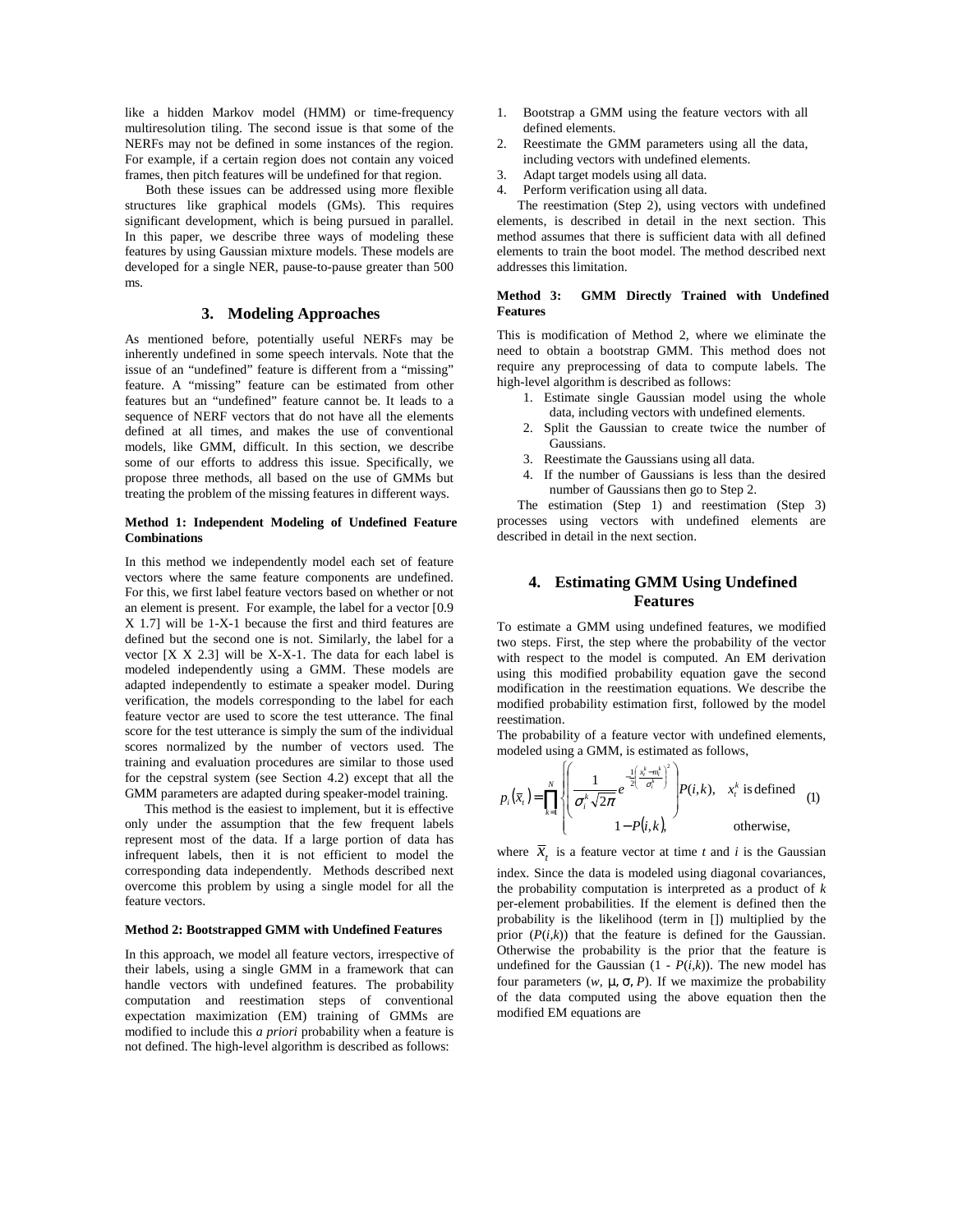$$
Pr(i/\overline{x}_i) = \frac{w_i p_i(\overline{x}_i)}{\sum_{j=1}^{M} w_i p_i(\overline{x}_i)}
$$
(2)

$$
w_i = \frac{\sum_{t=1}^{1} \Pr(i/\overline{x}_t)}{T}
$$
 (3)

$$
E_i(x^k) = \frac{\sum_{t=1}^T \delta(k, t)x_t^k \Pr(i/\overline{x}_t)}{\sum_{t=1}^T \delta(k, t) \Pr(i/\overline{x}_t)}
$$
(4)  

$$
E_i[(x^k)^2] = \frac{\sum_{t=1}^T \delta(k, t)(x_t^k)^2 \Pr(i/\overline{x}_t)}{\sum_{t=1}^T \delta(k, t) \Pr(i/\overline{x}_t)}
$$
(5)  

$$
P(k, i) = \frac{\sum_{t=1}^T \delta(k, t) \Pr(i/\overline{x}_t)}{\sum_{t=1}^T \Pr(i/\overline{x}_t)}
$$
(6)

Equation (2) calculates the posterior probability of each Gaussian for a given vector. Equation (3) estimates the mixture weight of each Gaussian. Note that these equations are the same as the ones used in standard EM. The equations (4, 5 and 6) that reestimate the model parameters are similar to the ones in normal EM, with two differences. First, the reestimation is performed independently for each feature element. Second, only the known feature values (and their Gaussian posteriors) are used in per-element reestimation. We define  $\delta(k, t)$  as 1 if the k<sup>th</sup> element of t<sup>th</sup> vector is defined and 0 otherwise to specify this modification.

Note that these equations are the same as in the original EM equations if all features are always defined. That is, if  $\delta(k,t) = 1$ , for all *k* and *t*, then these equations fall back to the original EM reestimation equations.

In Method 2, the above equations are used to reestimate the model, which was booted the modeled trained using alldefined features. Therefore, EM iterations are initialized with the boot model parameters and  $P(i,k)$  are initialized with  $P(k)$ , which is the prior for the feature (*k*) being defined. This prior is computed over the background model data.

In Method 3, the above equations are used to estimate the single Gaussian model and to reestimate the models obtained by splitting this model. A single Gaussian model is booted using zero mean and unit variance per element and *P*(*i,k*) are initialized with *P*(*k*).

## **5. Experimental Setup**

We present results obtained with the proposed modeling approaches on only one region type, the pause-to-pause regions with a pause threshold of 500 ms. A subset of NERFs is described in Table 1. For the chosen pause-to-pause region type, we have 32 features, which means that we have to model  $2^{32}$  possible defined/undefined pattern labels when the first modeling method is implemented. Fortunately, the three most frequent labels represent 86% of the data. Our initial

experiments showed that modeling the data labeled by these labels gave the best performance. Here, the data for the most common label (50%) is modeled using 64 Gaussians, the data for the second most common label (31%) is modeled using 32 Gaussians, and the data for the third most common label (5%) is modeled using 8 Gaussians.

The scores obtained from different NERF systems are then combined with a state-of-the-art cepstral-based system (Section 5.2) to show how much independent information the NERF system provides with respect to the baseline system.

## **5.1. Task**

The modeling methods described were evaluated on NIST 2003 extended-data speaker recognition task. This is a detection task that uses data from Switchboard-II phases 2 and 3 databases. The task comprises telephone speech with about 1500 speaker models and 23,000 test trials. Each speaker model is trained using approximately 16 minutes of speech (8 conversation sides) and each test is performed using approximately 2 minutes of speech (1 conversation side).

For the evaluation, the data was divided into 10 nonoverlapping splits. All the splits have similar amounts of training and test data. Systems are not allowed to use data from the split that is being evaluated.

*Table 1 Subset of NERFs estimated from pause-topause region* 

| <b>Feature Name</b>          | <b>Feature description</b>                                                                |
|------------------------------|-------------------------------------------------------------------------------------------|
| MEAN STY FO LOG              | Log of the mean<br>stylized f0 in the<br>region                                           |
| MAX_STY_F0_LOG               | Log of the maximum<br>stylized f0 in the<br>region                                        |
| AVE_Z_PHONE_DUR              | Average of the<br>normalized (by mean<br>and variance) phone<br>duration in the<br>region |
| AVE N PHONE DUR              | Average of the<br>normalized (by mean<br>only) phone duration<br>in the region            |
| AVE_N_VOWEL_DUR              | Average of the<br>normalized (by mean<br>only) vowel duration<br>in the region            |
| <b>REGION LENGTH LOG</b>     | Log of the region<br>length                                                               |
| AVE Z_VOWEL_DUR              | Average of the<br>normalized (by mean<br>and variance) vowel<br>duration in the<br>region |
| NUM_V_FRAMES_NORM_LENG<br>TН | Number of voiced<br>frames in the region<br>normalized by the<br>length of the region     |
| STY_F0_RANGE                 | Range (log of the<br>ratio between max<br>and min values) of<br>stylized f0 in the        |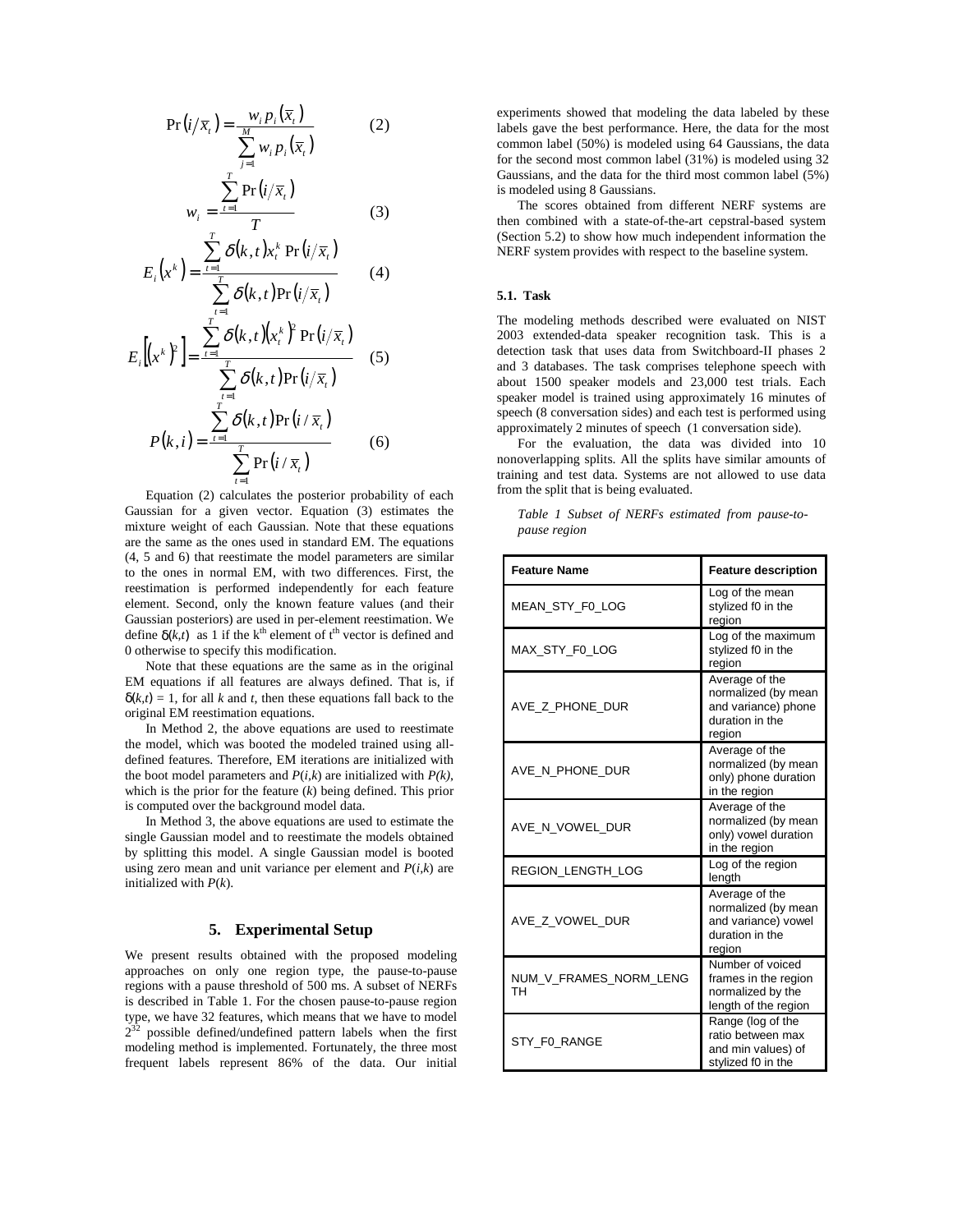|                              | region                                                                                              |
|------------------------------|-----------------------------------------------------------------------------------------------------|
| MAX NEG SLOPE F0 LOG         | Log of the maximum<br>negative slope of the<br>stylized f0 in the<br>region                         |
| NUM NODES F0 LOG             | Log of the number of<br>nodes in the stylized<br>f0                                                 |
| NUM R_FRAMES_NORM_V          | Number of rising<br>frames in the<br>stylized f0<br>normalized by the<br>number of voiced<br>frames |
| MAX NEG SLOPE ENERGY LO<br>G | Log of the maximum<br>negative slope of the<br>stylized energy in<br>the region                     |

Performance of a system is measured using false acceptance and false rejection errors. In this paper, we compare different results using equal error rate (EER), the point on the detection error tradeoff curve at which the number of false acceptances equals the number of false rejections.

#### **5.2. Cepstral-Based System**

Our baseline system uses 13 Mel frequency cepstral coefficients (MFCCs), which are normalized using cepstral mean removal, and which are concatenated with delta and delta-delta features. The distribution of features is modeled in the Gaussian mixture model (GMM) and universal background model (UBM) framework. We use a 2048 component GMM as the background model. It is trained using gender- and handset-balanced data from Switchboard-II phase 1 corpus. Speaker models are created from the background model using maximum a-posteriori adaptation (MAP), in which only the means of Gaussians are adapted. Verification is performed using the log-likelihood ratio between the corresponding speaker model and the background model. During adaptation and verification, features are normalized for variation due to different handsets[7]. This system results in an EER of 2.30%.

#### **5.3. Combination Method**

The baseline and the NERF systems are combined at score level by using a neural network combiner (LNKnet [5]). The combiner is trained using 10-fold cross-validation. In each fold, the combiner is trained using nine splits and tested on the remaining split. The combiner is trained using two classes: true speaker and impostor. In the combination experiments, the class priors are adjusted to 10 and 1, respectively.

## **6. Results**

Table 2 shows the performance of NERF systems using different modeling approaches. First, the table shows our NERF baseline, which is a GMM trained using only the alldefined feature vectors. This gives EER=15.0%. When feature vectors with unknowns are added to the system (row 2a), the performance improves to 11.57%. In this system, the three

most frequent unknown combinations (around 86% of the data) are modeled separately (Method 1). This performance degrades when all the combinations for 99% of the data are used in the system (Row 2b). The degradation occurs because additional unknown combinations do not have sufficient data to model them independently.

This hypothesis can be supported by results of systems trained using Method 2 (Rows 3a and 3b). Judging from the comparison of Rows 2a and 3a, where the same amount of data was used, modeling the three most frequent combinations separately give similar performance. This performance improves slightly (Row 3b) with the addition of features for less-frequent unknown combinations. Thus the second method of training NERFs overcomes the shortcomings of the first method by modeling the combinations together in a single model.

Finally, results show that Method 3 (single GMM trained using all the data without booting) performs better than the NERF baseline, but worse than systems trained using Methods 1 and 2. This shows that booting is important for training single GMM. However, note that this method can be used as a first system when training on a novel dataset because it does not require any preprocessing of the data.

*Table 2 Performance of pause-to-pause region features* 

|                     | <b>NERF</b> System                | Amount<br>of data | $%$ EE<br>R |
|---------------------|-----------------------------------|-------------------|-------------|
| 1                   | Single GMM,<br>all known elements | 32%               | 15.0        |
| 2a                  | Separate GMMs                     | 86%               | 11.57       |
| $\overline{c}$<br>h | Separate GMMs                     | 99%               | 12.40       |
| 3a                  | Single GMM, retrained EM          | 86%               | 11.87       |
| 3<br>b              | Single GMM, retrained EM          | 100%              | 11.57       |
| 4                   | Single GMM, complete EM           | 100%              | 13.57       |

Table 3 shows performance of the combination of baseline and different NERF systems. Results show that NERF systems trained using all the three methods give 14-17% improvement (significant at 95% confidence level) in EER after combination. Their performance is also better than the combination of the GMM baseline with the NERF baseline.

*Table 3 Performance of the combination of NERF systems with Baseline, Baseline + n, where n refers to the system in row n from Table 2.* 

| <b>System Combination</b> | $%$ EER |
|---------------------------|---------|
| <b>Baseline</b>           | 2.30    |
| Baseline $+1$             | 2.07    |
| Baseline + 2a             | 1.94    |
| Baseline $+3a$            | 1.90    |
| Baseline $+3b$            | 1.94    |
| Baseline $+4$             | 2.00    |

## **7. Summary and Conclusions**